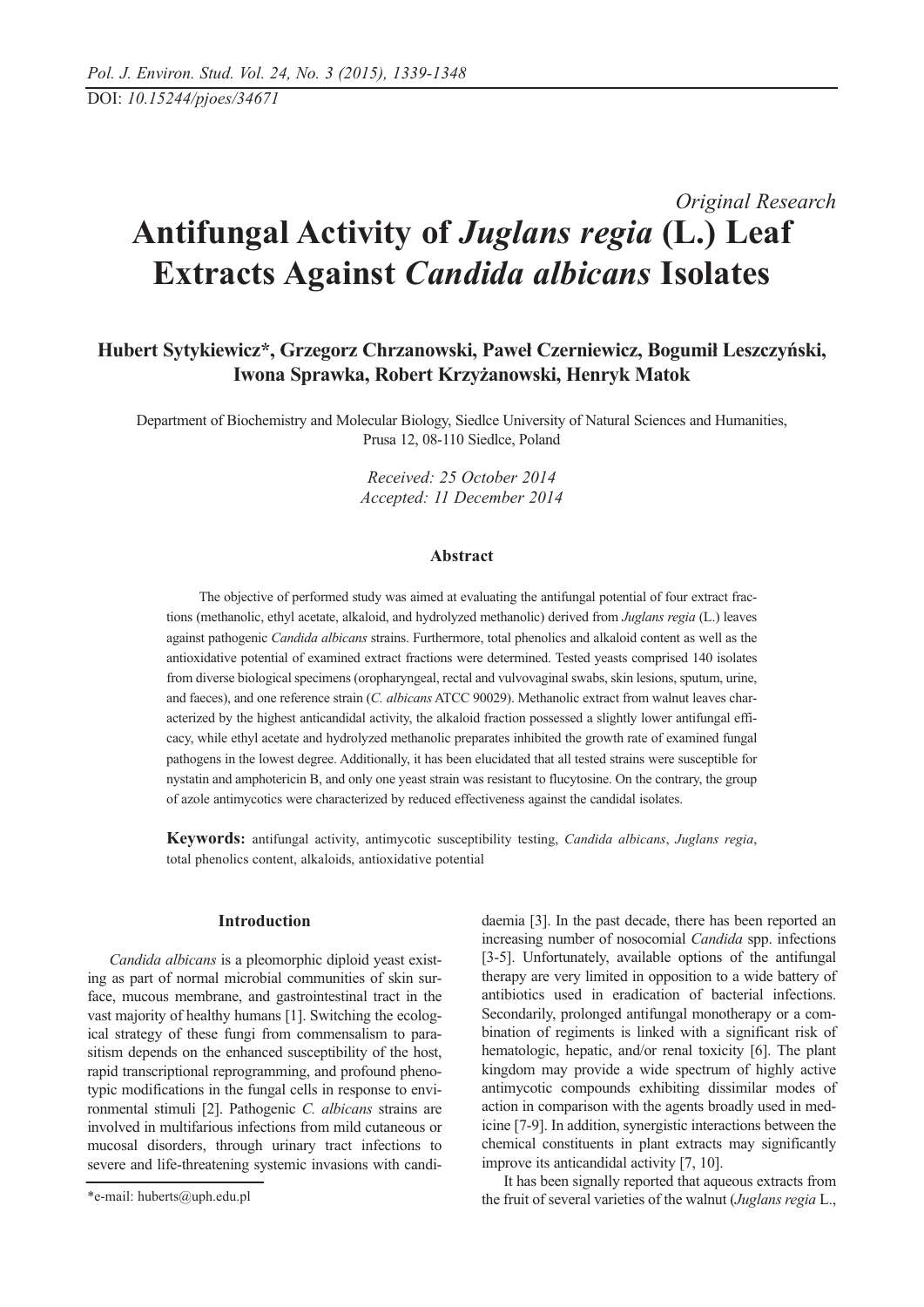Juglandaceae family) possessed antimycotic efficacy towards the reference yeast strain (*C. albicans* CECT 1394) [9]. Furthermore, Noumi and co-workers also reported that methanolic, ethyl acetate, and diluted acetone extracts of *J. regia* bark sampled in Tunisia were characterized by the antifungal properties against many *Candida* spp. strains isolated from the oral cavity of humans [11].

In the context of previous reports regarding quantitativequalitative analyses of selected secondary metabolites (e.g. phenolic acids, flavonoids, and naphtoquinones) in the leaves of the walnut foliar tissues, this plant species may serve as a plentiful source of biologically active constituents [12-16]. Therefore, there is a need to elucidate whether leaf extracts obtained from the walnut may possess the antifungal potential against pathogenic *C. albicans* isolates.

The purpose of the performed studies was to assess *in vitro* antifungal activity of the four extracts (methanolic, ethyl acetate, alkaloid, and hydrolyzed methanolic fraction) derived from *J. regia* leaves against the candidal isolates differing in resistance patterns to the antimycotic drugs. Moreover, contents of total phenolics and alkaloids, and antioxidative capacity of the investigated walnut preparates were determined. Additionally, the conducted bioassays were focused on evaluating the susceptibility patterns of pathogenic strains of *C. albicans* isolated from various biological specimens (oropharyngeal, rectal and vulvovaginal swabs, skin lesions, sputum, urine, and faeces) toward 10 antimycotic drugs (nystatin, amphotericin B, flucytosine, voriconazole, itraconazole, fluconazole, ketoconazole, clotrimazole, miconazole, and econazole).

### **Material and Methods**

#### Plant Material

Mature leaves of the walnut (*Juglans regia* L.) cv. 'Albi' were harvested in June 2010 from plants grown in a small cottage orchard near Siedlce, Poland (52º11'N, 22º17'E). No phytosanitary procedures were applied. Only healthy green leaves without any visible damage were sampled.

#### Preparation of Extracts

Groups of chemical substances tested in microbiological experiments were extracted and fractionated according to the procedures described by Chrzanowski et al. [12] and Chrzanowski [17].

In order to obtain the methanolic fraction (MF), 20 g of leaf dry weight (d.w.) was vigorously vortexed with  $0.5 \text{ dm}^3$ 80% methanol  $(v/v)$  for 6 h. The extract was filtered two times through Whatman No. 1 under reduced pressure. The filtrate was evaporated at 40ºC using a vacuum rotary evaporator (Heidolph Hei-VAP Precision), and the dry residue was stored until antimycotic activity determination.

Plant material (50 g of leaf d.w.) was vigorously vortexed with 1 dm<sup>3</sup> 80% methanol for 6 h. The extract was filtered through Whatman No. 1 paper under reduced pressure. Next, the filtrate was collected, and the residual pellet was secondly vortexed with  $0.5 \text{ dm}^3 80\%$  methanol (v/v) at ambient temperature for 3 h, and filtered as mentioned above. The mixtures were pooled and evaporated at 40ºC using the rotary evaporator to obtain the final 60% methanol concentration, and the solution was defatted with petroleum ether.

The purified methanolic extract was divided into two portions. The first part of the volume was subjected to acidic hydrolysis, whereas the second one was acidified to pH 2.0 with 6 M hydrochloric acid and shaken with ethyl acetate. The extraction was performed three times, using one volume of ethyl acetate to 1.5 volumes of the methanolic extract. Subsequently, the pooled organic layers were evaporated to dryness with the use of a vacuum evaporator at 40ºC. The dry residue represented the ethyl acetate fraction without hydrolysis (EAF) that was tested in further stages of the study. In order to perform the hydrolysis, methanolic extract was acidified to pH 2 using concentrated hydrochloric acid, and the process was carried out for 6 h at 80ºC under a water-cooled condenser.

After completion of hydrolysis, the extract was acidified to pH 2 (using 6 M HCl) and shaken with ethyl acetate (three portions of  $150 \text{ cm}^3$  each). The combined organic phases were evaporated to dryness to obtain the hydrolyzed methanolic fraction (HMF). Separation of the alkaloid fraction (AF) was made from 50 g of leaf d.w. by extraction with 1 dm3 0.1 M hydrochloric acid for 3 h at 80ºC. The mixture was filtered through Whatman No.1 paper, and the residue was treated again with 0.1 M HCl for 1 h at the same temperature. The combined filtrates were alkalized to pH 9.5 with 5 M NaOH, and shaken three times with diethyl ether.

The organic layers were pooled and evaporated to dryness at 40ºC. The isolated fractions of walnut leaves were stored in dry form at -20ºC until analysis. Before assessing the antimycotic activity of the walnut fractions, each tested preparate was dissolved in 50 cm3 96% ethanol (molecular biology grade) to yield the crude extract. Next, several concentrations (0.01, 0.05, 0.10, 0.25, 0.5, 1.0, 1.5, and 2.0 mg·cm-3) of the fractions were prepared from the relevant stock solutions and subsequently used in the microbiological assays.

#### Chemical Analyses

Total phenolics content of the methanolic, ethyl acetate, and hydrolyzed methanolic fraction from the walnut leaves were measured using Folin-Ciocalteu's spectrophotometric method, according to the procedure described by Singleton and Rossi [18]. The phenolics content was expressed as a percentage of dry weight residue of the respective extract fraction.

The alkaloid content in AF fraction of *J. regia* leaves was determined by the spectrophotometric method with the use of Dragendorff's reagent [17]. Extract was acidified with 1 M HCl to pH 2.0-2.5, and 2  $\text{cm}^3$  of Dragendorff's reagent was added. The precipitate was washed with ethanol and centrifuged  $(6,000 \times g)$  for 15 min). Next, 2.0 cm<sup>3</sup> 1% solution of sodium sulphide (Na<sub>2</sub>S) was added to the residue. The brown-black pellet was dissolved in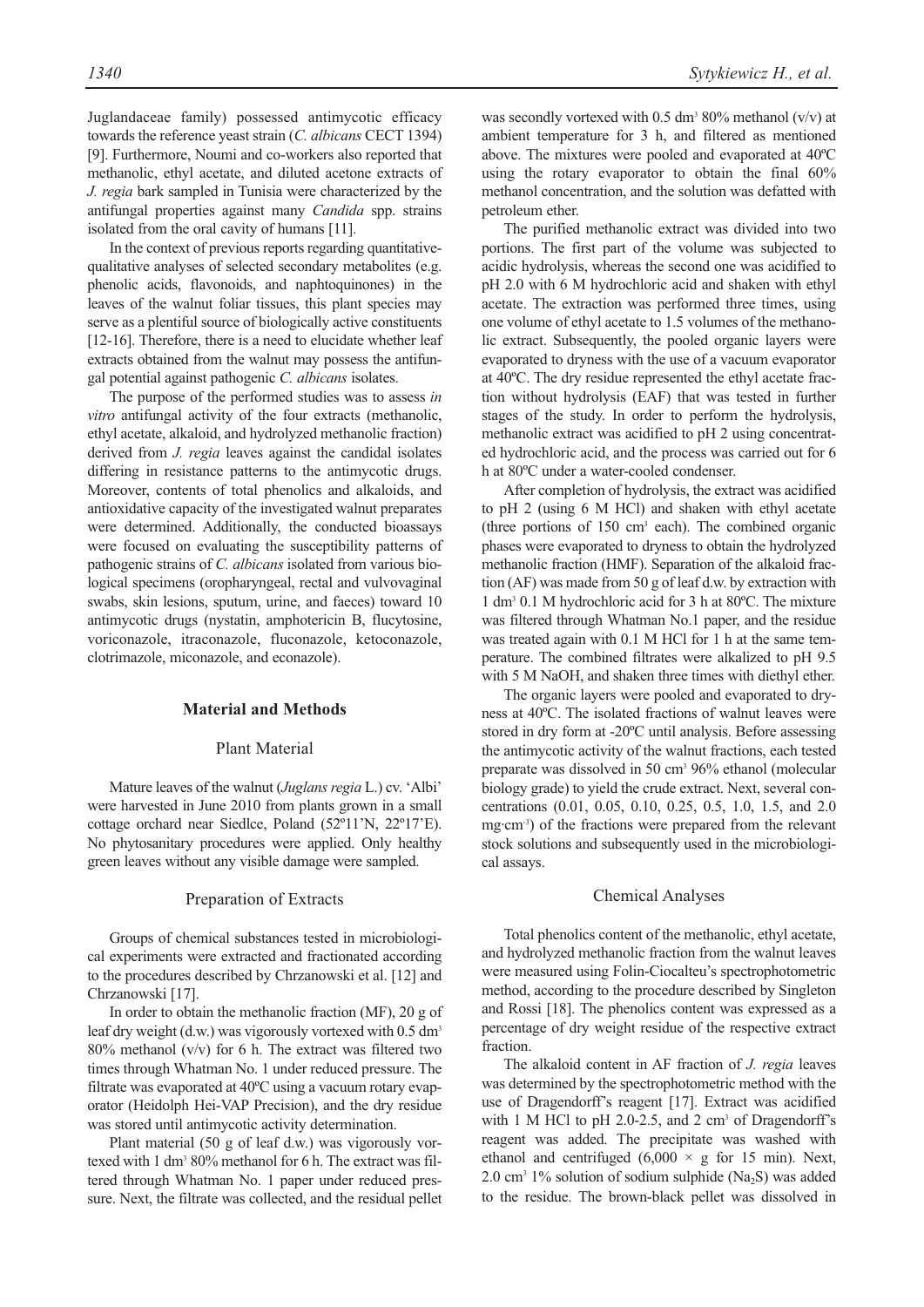2.0 cm3 of concentrated nitric acid (V) and diluted with 10 cm<sup>3</sup> of deionized water. A portion (1 cm<sup>3</sup>) of the mixture was combined with 5 cm<sup>3</sup> 3% solution of thiourea. The absorbance value was measured at 435 nm, and the alkaloid content was presented as a percentage of dry weight of the extracted residue. Quinine was used as a standard, and the calibration curve was prepared in the concentration range 10-75 μg·cm-3.

Antioxidative capacity of the investigated walnut preparates against DPPH (1,1-diphenyl-2-picrylhydrazyl) radicals was estimated with the protocol of Brand-Williams et al. [19]. The reaction mix contained 380 mm3 0.04% methanolic solution of DPPH<sup> $\cdot$ </sup> and 20 mm<sup>3</sup> of the respective *J. regia* extract (2 mg·cm<sup>-3</sup>). Subsequently, the preparates were vigorously vortexed for 1 min, and incubated at ambient temperature for 15 min. After this procedure, absorbance values of the samples were measured at 517 nm. The antioxidant potential of the tested extracts was expressed as a percentage (%) inhibition of DPPH**˙** radicals.

## Microorganisms Tested

The investigated human pathogenic *C. albicans* strains (N=140) were isolated from a broad range of biological samples (oropharyngeal, rectal and vulvovaginal swabs, skin lesions, sputum, urine, and faeces). The yeast strains were provided by the Department of Medical Microbiology at Warsaw Medical University and Damian Medical Centre in Warsaw (both in Poland). Furthermore, *C. albicans* ATCC 90029 was used as a reference strain.

## Species Identification and Antimycotic Susceptibility Assay

Species level confirmation of the candidal isolates and their *in vitro* susceptibility profiles to 10 standardized antifungal agents: nystatin (NY), amphotericin B (AMB), flucytosine (5-fluorocytosine, AFY), voriconazole (VO), itraconazole (ITC), fluconazole (FLU), ketoconazole (KCA), clotrimazole (CLO), miconazole (MCL), and econazole (ECN) were verified by using the Integral System YEASTS Plus (Liofilchem, Italy), following the manufacturer's protocol. Additionally, the antifungal effects of these drugs toward the investigated *C. albicans* strains were determined using the agar-based disk diffusion method according to the protocol M44-A2 of the Clinical and Laboratory Standards Institute (CLSI) [20]. Fluconazole and voriconazole disks were purchased from Becton Dickinson & Co. (USA), itraconazole disks were provided from Abtek Biologicals LTD (Liverpool, United Kingdom), and the other antimycotic disks were produced and supplied by Liofilchem (Italy).

## Evaluation of the Antifungal Activity of Walnut Leaf Extracts

All tested yeast isolates (N=140) and one reference strain (*C. albicans* ATCC 90029) were used to assess the antimycotic activity of methanolic, ethyl acetate, alkaloid, and hydrolyzed methanolic fractions derived from the walnut leaves. The anticandidal potential of investigated extracts was screened using the disk diffusion method of Noumi et al. with minor modifications [11]. It used the Mueller-Hinton agar (Merck, Poland) supplemented with  $2\%$  glucose and 0.5 μg·cm<sup>-3</sup> methylene blue (Sigma-Aldrich, Poland). Sterile 6 mm disks (bioMérieux, Poland) were impregnated with the relevant extract fractions obtained from *J. regia* leaves and placed on the agar plates (120 mm diameter, 4 mm depth) previously inoculated with the yeast cells suspended in sterile 0.85% NaCl solution and adjusted to a 0.5 McFarland turbidity standard (approx. 106 CFU cm-3). Individual *C. albicans*strains were tested on separate Petri dishes (n=3), and after 24 h incubation at 35ºC, diameters of the growth inhibition zone (in mm) were measured. Furthermore, negative controls (blank disks saturated with the extrahent) were included in all experiments.

## Determination of Growth Rate of the Reference Candidal Strain in the Presence of Examined *J. regia* Extract Fractions

The bioassay comprised one reference *C. albicans* strain (ATCC 90029). The effect of four leaf walnut fractions (MF, EAF, HMF, and AF) on growth intensity of the investigated strain was evaluated. Inoculum preparation and assessment of the yeast growth rate was conducted according to Hoot et al. method [21], with slight modifications. The examined *C. albicans* strain was cultured at 37ºC in liquid yeast peptone dextrose (YPD) broth containing 2.0 mg·cm<sup>-3</sup> of the relevant extract fraction derived from the walnut leaves. Optical density  $OD_{600}$  of the yeast suspensions (aliquots of 200 mm<sup>3</sup>) was measured after 4 and 8 h post inoculation (hpi) in 96-well sterile, flat-bottom, and transparent microplates (Greiner Bio-One GmbH, Austria) using an Epoch UV-Vis spectrophotometer (BioTek, USA). Negative controls (inoculated YPD medium untreated with the walnut extracts) were also included.

#### Statistical Analysis

The experiments were performed in three independent replications (n=3) and the obtained results were presented as the mean values  $\pm$  standard deviation (SD). The effect of yeast strain and concentration of *J. regia* extract fractions on the growth inhibition zone of candidal isolates, as well as the influence of tested preparates and exposure time on the growth intensity (OD<sub>600</sub>) of *C. albicans* ATCC 90029, were analyzed using a factorial analysis of variance (ANOVA). Significance of differences between the mean values was evaluated using Tukey's *post-hoc* test at  $P < 0.05$ . All calculations were carried out using STATIS-TICA 10.0 software (StatSoft, Poland).

### **Results and Discussion**

The performed antifungal biotests revealed that all examined isolates (N=140) from a variety of specimens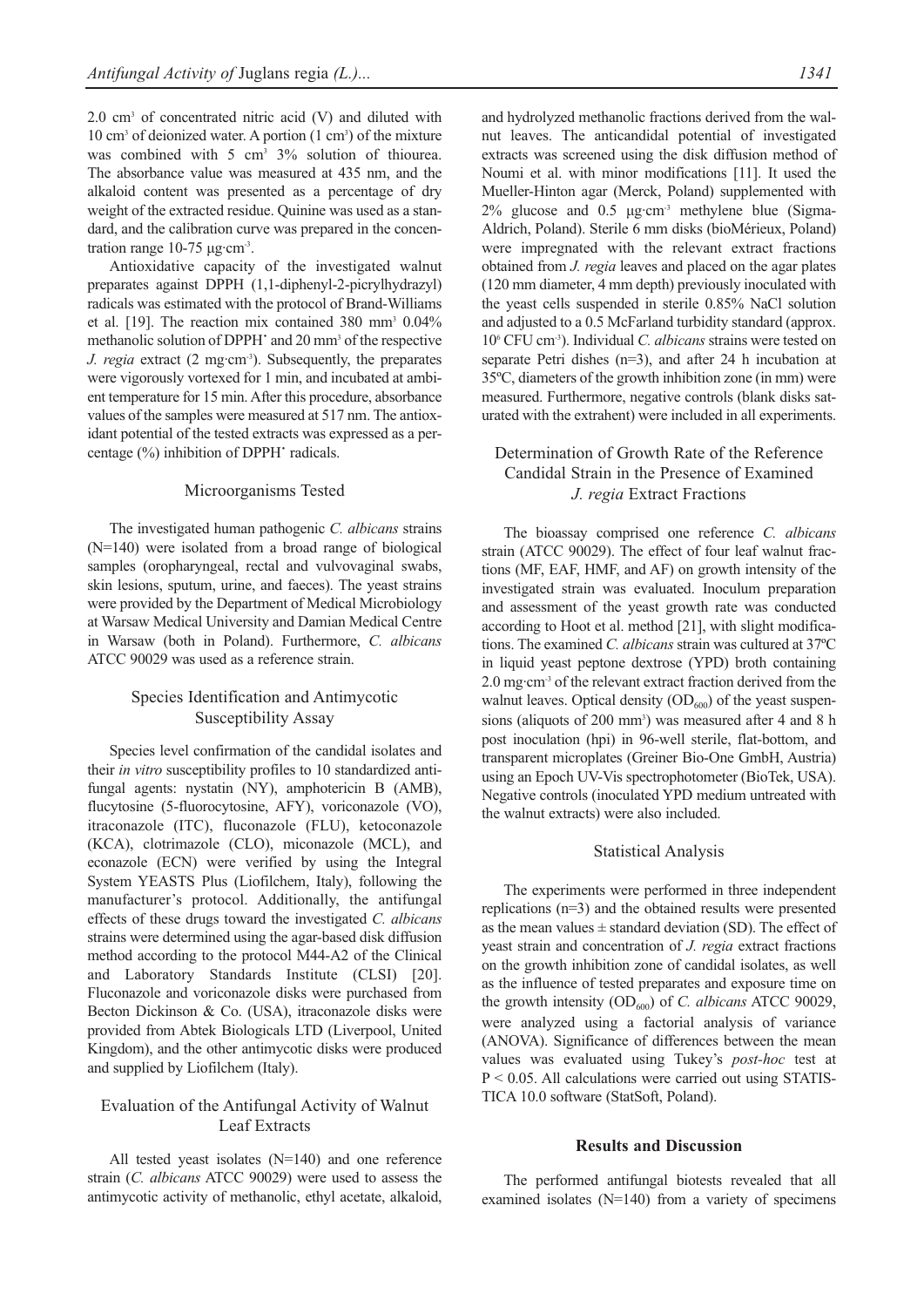| Antifungal agents    | Dose per disk | No. of <i>C. albicans</i> isolates tested $\binom{0}{0}$ |            |        |  |  |
|----------------------|---------------|----------------------------------------------------------|------------|--------|--|--|
|                      |               | S                                                        | <b>SDD</b> | R      |  |  |
| Nystatin (NY)        | 100 IU        | 140(100)                                                 | 0(0.0)     | 0(0.0) |  |  |
| Amphotericin B (AMB) | $20 \mu g$    | 140(100)                                                 | 0(0.0)     | 0(0.0) |  |  |
| Flucytosine (AFY)    | $1 \mu g$     | 139(99.3)                                                | 0(0.0)     | 1(0.7) |  |  |
| Voriconazole (VO)    | $1 \mu g$     | 135(96.5)                                                | 3(2.1)     | 2(1.4) |  |  |
| Itraconazole (ITC)   | $8 \mu g$     | 130(92.9)                                                | 4(2.8)     | 6(4.3) |  |  |
| Fluconazole (FLU)    | $25 \mu g$    | 125(89.3)                                                | 6(4.3)     | 9(6.4) |  |  |
| Ketoconazole (KCA)   | $10 \mu g$    | 118 (84.3)                                               | 15(10.5)   | 7(5.0) |  |  |
| Clotrimazole (CLO)   | $10 \mu g$    | 107(76.4)                                                | 28(20.0)   | 5(3.6) |  |  |
| Miconazole (MCL)     | $10 \mu g$    | 104(74.3)                                                | 34(24.3)   | 2(1.4) |  |  |
| Econazole (ECN)      | $10 \mu$ g    | 103(73.6)                                                | 30(21.4)   | 7(5.0) |  |  |

Table 1. *In vitro* susceptibility profiles of *C. albicans* strains (N=140) against the examined antimicotic drugs.

Disk diffusion method was performed in three separate replicates  $(n=3)$ , according to the protocol M44-A2 of the Clinical and Laboratory Standards Institute, CLSI [20]. The Mueller-Hinton agar (MH-GMB) plates were inoculated with the yeast suspension and incubated at 35ºC for 24 h.

S – susceptible; SDD – susceptible dose-dependent; R – resistant.

were sensitive to both nystatin and amphotericin B (Table 1). Furthermore, 139 *C. albicans* strains were susceptible to flucytosine (99.3%). Additionally, more than 90% of the candidal strains were highly sensitive to voriconazole and itraconazole, whereas dose-dependent susceptibility to these antimycotics was identified in 3 (2.1%) and 4 (2.8%) isolates. A slightly lower number of the yeasts was sensitive for fluconazole (125/140; 89.3%) and ketoconazole (118/140; 84.3%). It is important to note that the group of tested fungal strains was markedly less sensitive to three azole antifungals: clotrimazole, miconazole, and econazole (76.4, 74.3 and 73.6%, accordingly). Moreover, the status of dose-dependent susceptibility to these agents occurred in 20.0-24.3% of the investigated microorganisms (28-34 yeast strains), depending on the antimycotic tested. The highest percent of *C. albicans* isolates were resistant to fluconazole (6.4%), moderate resistance levels were demonstrated with respect to ketoconazole (5.0%), econazole  $(5.0\%)$ , itraconazole  $(4.3\%)$ , and clotrimazole  $(3.6\%)$ , whereas the lowest percentage of the examined strains were resistant to miconazole (1.4%) and voriconazole (1.4%).

It has been identified that *C. albicans* is a predominant fungal pathogen responsible for multifarious forms of primary and re-emerging human candidiasis [22]. Therefore, identification and careful monitoring of environmental circulation of multi-drug resistant yeast strains seems to be an important issue in public health management. The conducted investigations revealed an excellent potency of nystatin and amphotericin B against the examined pathogenic yeast strains. These observations are coherent with findings reported by many other authors [22-24]. In contrast, Mishra et al. demonstrated an unusually high proportion of nystatin-resistant candidal isolates (20/57; 35.1%) from catheterized patients [25]. Nystatin and amphotericin B belong to polyene macrolide antibiotics and the mechanism of action involves their binding to ergosterol molecules within the yeast plasma membrane, which secondarily leads to uncontrolled leakage of ions and cell death [26]. However, therapeutic applications of these antifungals are very limited because of their high toxicity and haemolytic activity. In the present study, only one candidal strain (0.7%) was resistant to flucytosine (5'-fluorocytosine). Similarly, Dorocka-Bobkowska and Konopka established that 1.4% of the yeast strains isolated from patients with a diagnosed denture stomatitis were resistant to this antifungal agent [24]. High anticandidal efficiency of this drug has been evidenced by many authors from different countries [3, 6, 27].

Flucytosine is a fluorinated pyrimidine analogue transformed in the yeast organisms to 5-fluorouracil and other metabolites that profoundly repress the biosynthesis of nucleic acids and proteins. However, monotherapy with this antifungal is not recommended because of possible prompt selection of resistant yeast strains [6, 27]. Tested azole antifungals characterized with significantly lower efficacy toward the investigated yeast isolates in comparison with flucytosine. The proportion of resistant yeast strains against tested azole drugs slightly differed and ranged from 6.4% (fluconazole) to 1.4% (voriconazole and miconazole). Additionally, this should be stressed to a considerable degree (above 20%) of dose-dependent susceptibility of examined candidal isolates to three azole agents: clotrimazole, miconazole, and econazole. In contrast to polyene antimycotics, many researchers have documented an increasing tendency in the emergence of azole resistance in clinical candidal strains [3, 22, 24, 25]. Rathor et al. suggest that susceptibility levels to members of this antifungal class varied significantly in dependence on the geographic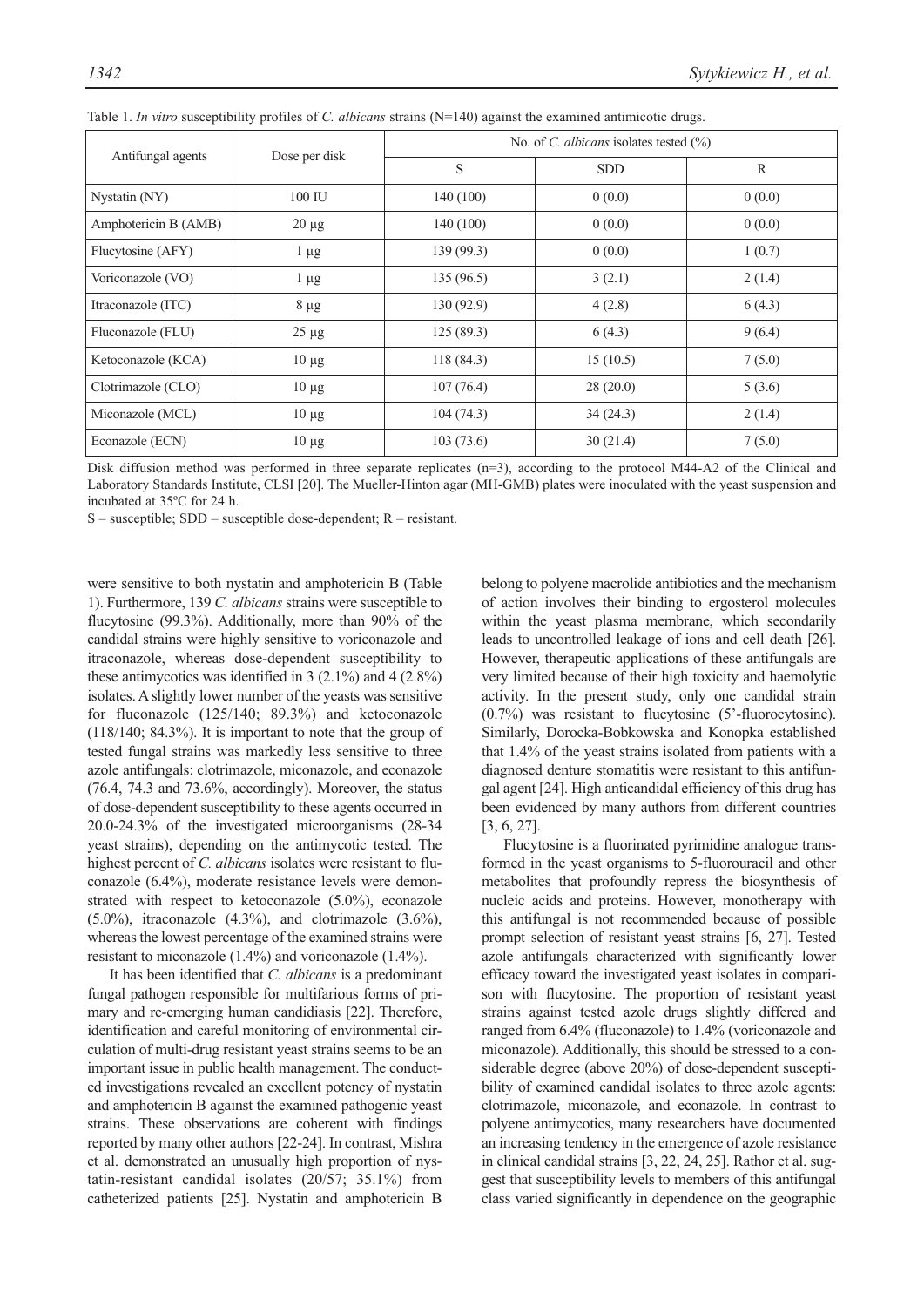| Yeast strains          | Extract concentration ( $mg\cdot cm^{-3}$ ) |                          |                   |                                 |                              |                              |                             |                              |  |
|------------------------|---------------------------------------------|--------------------------|-------------------|---------------------------------|------------------------------|------------------------------|-----------------------------|------------------------------|--|
| tested $(n)$           | 0.01                                        | 0.05                     | 0.10              | 0.25                            | 0.5                          | 1.0                          | 1.5                         | 2.0                          |  |
|                        | Methanolic fraction                         |                          |                   |                                 |                              |                              |                             |                              |  |
| S(103)                 |                                             | $\overline{\phantom{0}}$ | $8.5 \pm 0.1$     | $9.2 \pm 0.1$                   | $14.6 \pm 0.8$ <sup>g</sup>  | $18.3 \pm 0.9$ <sup>d</sup>  | $20.8 \pm 1.1$ °            | $21.2 \pm 1.2$ °             |  |
| RI(20)                 | $\overline{\phantom{m}}$                    | $\overline{\phantom{m}}$ | $9.0 \pm 0.3$     | $9.5 \pm 0.3$ <sup>ij</sup>     | $15.8 \pm 0.5$ <sup>ef</sup> | $16.5 \pm 0.7$ <sup>e</sup>  | $21.5 \pm 1.3$ °            | $23.4 \pm 1.6^a$             |  |
| RII(12)                |                                             |                          |                   | $8.4 \pm 0.1$                   | $15.2 \pm 0.9$ <sup>fg</sup> | $16.0 \pm 0.8$ <sup>ef</sup> | $20.7 \pm 1.0$ °            | $22.8 \pm 1.3^{ab}$          |  |
| RIII(5)                | $\qquad \qquad -$                           | $\overline{\phantom{m}}$ |                   | $11.0 \pm 0.5$ <sup>hi</sup>    | $14.6 \pm 0.3$ <sup>fg</sup> | $17.2 \pm 0.9$ <sup>de</sup> | $18.4 \pm 0.9$ <sup>d</sup> | $20.5 \pm 1.1$ <sup>c</sup>  |  |
| Ref                    | $\overline{\phantom{m}}$                    | $\qquad \qquad -$        | $8.5 \pm 0.1$     | $12.5 \pm 0.6^{\rm h}$          | $18.3 \pm 0.9$ <sup>d</sup>  | $20.4 \pm 1.0^{\circ}$       | $21.0 \pm 1.0$ <sup>c</sup> | $21.6 \pm 1.2$ <sup>bc</sup> |  |
| Ethyl acetate fraction |                                             |                          |                   |                                 |                              |                              |                             |                              |  |
| S(103)                 | $\overline{\phantom{0}}$                    | $\overline{\phantom{0}}$ |                   | $\overline{\phantom{0}}$        |                              |                              | $10.2 \pm 0.5^{\circ}$      | $16.8 \pm 0.9^{\mathrm{a}}$  |  |
| RI(20)                 | $\qquad \qquad -$                           | $\overline{\phantom{m}}$ |                   | $\overline{\phantom{0}}$        |                              |                              | $9.6 \pm 0.4$ <sup>ef</sup> | $14.5 \pm 0.6^{\circ}$       |  |
| RII(12)                | $\qquad \qquad -$                           | $\overline{\phantom{m}}$ | $\qquad \qquad -$ | $\qquad \qquad -$               |                              | $\qquad \qquad$              | $10.0 \pm 0.5$ <sup>e</sup> | $12.4 \pm 0.6$ <sup>c</sup>  |  |
| RIII(5)                | $\qquad \qquad -$                           | $\overline{\phantom{m}}$ |                   | $\qquad \qquad -$               |                              |                              | $9.5 \pm 0.4$ ef            | $13.0 \pm 0.7$ °             |  |
| Ref                    | -                                           |                          |                   | $\hspace{0.1mm}-\hspace{0.1mm}$ |                              | $9.0 \pm 0.3$ <sup>f</sup>   | $11.4 \pm 0.5$ <sup>d</sup> | $15.2 \pm 0.8^b$             |  |

Table 2. *In vitro* anticandidal activity of methanolic and ethyl acetate extract fractions derived from *J. regia* leaves.

(*n*) – number of yeast isolates tested; S – *C. albicans* strains susceptible for all tested antimycotic drugs; RI, RII, and RIII – groups of the yeast isolates resistant against 1, 2, and 3 (or more) antifungal drugs, respectively; Ref – reference strain (*C. albicans* ATCC 90029). All experiments were performed in triplicates. The anticandidal activity was expressed as a diameter of the inhibition zone (IZ) in millimeters (mean ± SD). Strong antifungal activity, IZ 20-25 mm; moderate antifungal activity, IZ 14-19 mm; low antifungal activity, IZ 8-13 mm; "-" – no zone of inhibition. Letters (superscript) indicate significant differences between average values of the inhibition zone, presented separately for each extract fraction (P < 0.05; Tukey's test for different *N*).

distribution of *C. albicans* strains, the nosocomial mode of transmission, and types of clinical specimens [3]. It has been postulated that a long-term and/or uncontrolled administration of azole agents, the main group of antimycotics used in treatment of chronic or recurrent candidiasis, leads to rapid selection and widespread use of resistant *Candida* spp. strains [23, 28]. Fluconazole is one of the most commonly used antifungal drugs, which is probably the main cause of the increased resistance of the candidal strains to this chemical compound. The mode of action of azole antibiotics is involved with a disturbed ergosterol biosynthesis within the plasma membrane of the yeasts [4, 8].

Results regarding evaluation of the antifungal potential of several extracts obtained from walnut leaves toward the investigated *C. albicans* strains are presented in Tables 2-3. The lowest concentrations  $(0.01 \text{ and } 0.05 \text{ mg} \cdot \text{cm}^{-3})$  of all tested extract fractions did not evoke any growth inhibition of the studied fungal strains. Similarly, slightly higher concentrations  $(0.10 \text{ mg}\cdot\text{cm}^{-3})$  of the extracts did not exhibit any antifungal activity, with the exception of the reference strain and two groups of isolates (S – susceptible for all antimycotic drugs, and RI – resistant to one of the tested antimycotics) that were slightly sensitive to the methanolic fraction (MF).

Application of increased extract content (0.25 mg·cm<sup>-3</sup>) resulted in low antifungal activity of the MF fraction toward the investigated yeast strains, whereas the alkaloid fraction (AF) was only effective against the group of *C. albicans* strains susceptible for all examined antifungal agents. Further increasing the extract concentrations (0.5 and 1.0 mg·cm<sup>-3</sup>) led to a gradual increment in the anticandidal potential of MF, HMF, and AF preparates. Conversely, the ethyl acetate fraction (EAF) at these concentrations were characterized by a lack of antifungal activity against the pathogenic yeast isolates and low anticandidal activity toward the reference strain. The tested fungal strains were found to be more sensitive to higher concentrations  $(1.5 \text{ mg}\cdot\text{cm}^3)$  of the examined walnut leaf preparates. The growth inhibition zones (IZ) of the candidal strains ranged from 9.5 to 21.5 mm (in diameters), depending on the respective extract fractions and the analysed group of yeasts. It should be emphasized that the highest tested concentration (2.0 mg·cm-3) of MF extract derived from *J. regia* leaves characterized with strong antifungal activity against the tested *C. albicans* strains (20.5-23.4 and 18.6-22.0 mm of growth inhibition zones, respectively). The alkaloid extract possessed a moderate antimycotic efficiency (IZ 16.0-18.5 mm), whereas the lowest antifungal activity was demonstrated in the case of HMF and EAF extracts (growth inhibition zones of 12.4-16.8 and 12.5- 18.0 mm, accordingly). The performed statistical analyses proved the significant effects of examined indicators (strain of yeast, concentration of the relevant extract fractions) and interactions between these variables on growth inhibition zones of the tested fungal pathogens (Table 4).

The conducted studies revealed that tested extract fractions (MF, EAF, HMF and AF) obtained from *J. regia*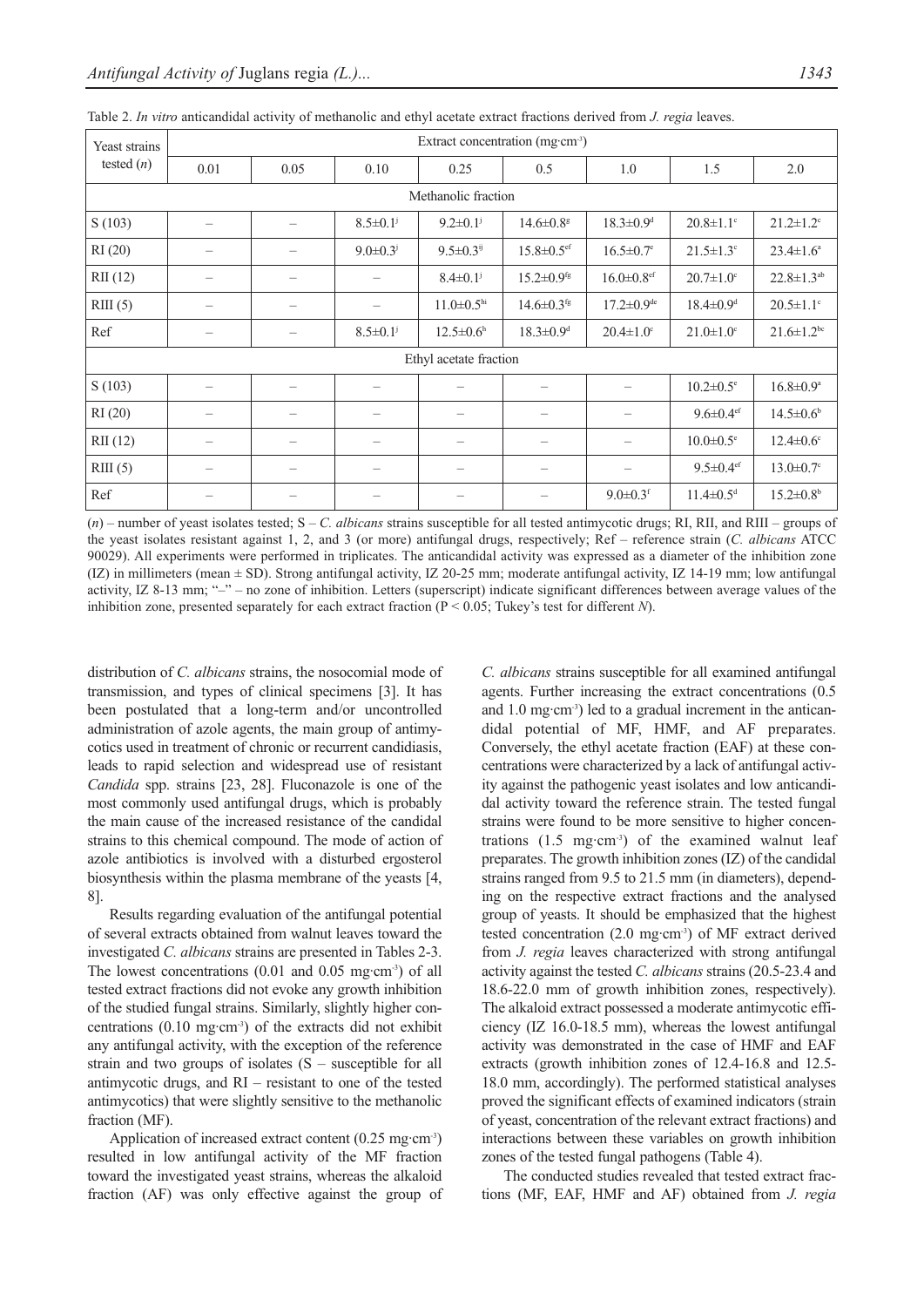| Yeast strains<br>tested $(n)$  | Extract concentration ( $mg\cdot cm^{-3}$ ) |                          |                          |                          |                             |                              |                              |                              |  |
|--------------------------------|---------------------------------------------|--------------------------|--------------------------|--------------------------|-----------------------------|------------------------------|------------------------------|------------------------------|--|
|                                | 0.01                                        | 0.05                     | 0.10                     | 0.25                     | 0.5                         | 1.0                          | 1.5                          | 2.0                          |  |
| Hydrolyzed methanolic fraction |                                             |                          |                          |                          |                             |                              |                              |                              |  |
| S(103)                         |                                             |                          |                          |                          | $8.4 \pm 0.1$               | $15.2 \pm 0.5^{\text{de}}$   | $15.8 \pm 0.5$ <sup>c</sup>  | $16.5 \pm 0.6^{\circ}$       |  |
| RI(20)                         |                                             |                          |                          |                          |                             | $8.6 \pm 0.1$ <sup>ij</sup>  | $14.9 \pm 0.4$ <sup>de</sup> | $16.2 \pm 0.5^{\rm b}$       |  |
| RII(12)                        | $\overline{\phantom{0}}$                    |                          | $\overline{\phantom{0}}$ | $\overline{\phantom{0}}$ | $9.0 \pm 0.2^i$             | $10.0 \pm 0.4$ <sup>h</sup>  | $15.4 \pm 0.5$ <sup>cd</sup> | $18.0 \pm 0.7^{\circ}$       |  |
| RIII(5)                        | $\qquad \qquad$                             |                          |                          | $\overline{\phantom{0}}$ |                             | $11.4 \pm 0.5$ <sup>g</sup>  | $12.0 \pm 0.3$ <sup>fg</sup> | $12.5 \pm 0.4$ <sup>f</sup>  |  |
| Ref                            | $\qquad \qquad$                             |                          | $\overline{\phantom{0}}$ |                          |                             | $9.2 \pm 0.2^{\mathrm{i}}$   | $14.5 \pm 0.4^e$             | $5.4 \pm 0.5$ <sup>cde</sup> |  |
| Alkaloid fraction              |                                             |                          |                          |                          |                             |                              |                              |                              |  |
| S(103)                         | $\overline{\phantom{0}}$                    | $\overline{\phantom{0}}$ |                          | $8.5 \pm 0.1$            | $9.0 \pm 0.2$ <sup>i</sup>  | $9.5 \pm 0.2$ <sup>h</sup>   | $15.5 \pm 0.5$ <sup>cd</sup> | $16.0 \pm 0.5$ <sup>c</sup>  |  |
| RI(20)                         | $\qquad \qquad$                             |                          |                          |                          | $8.5 \pm 0.1$ <sup>j</sup>  | $10.0 \pm 0.4$ <sup>h</sup>  | $16.2 \pm 0.7$ °             | $18.5 \pm 0.8^{\circ}$       |  |
| RII(12)                        | $\overline{\phantom{0}}$                    |                          | $\overline{\phantom{0}}$ | $\overline{\phantom{0}}$ |                             | $11.5 \pm 0.5$ <sup>g</sup>  | $15.8 \pm 0.5$ <sup>cd</sup> | $17.0 \pm 0.6^b$             |  |
| RIII(5)                        | —                                           |                          |                          |                          | $9.5 \pm 0.3$ hi            | $10.2 \pm 0.4$ <sup>h</sup>  | $14.0 \pm 0.4$ <sup>f</sup>  | $16.2 \pm 0.5$ °             |  |
| Ref                            |                                             |                          |                          |                          | $10.0 \pm 0.4$ <sup>h</sup> | $14.5 \pm 0.5$ <sup>ef</sup> | $15.2 \pm 0.5^{\text{de}}$   | $18.0 \pm 0.9^{\circ}$       |  |

Table 3. *In vitro* anticandidal activity of the hydrolyzed methanolic and alkaloid extract fractions derived from *J. regia* leaves.

(*n*) – number of yeast isolates tested; S – *C. albicans* strains susceptible for all tested antimycotic drugs; RI, RII, and RIII – groups of the yeast isolates resistant against 1, 2, and 3 (or more) antifungal drugs, respectively; Ref – reference strain (*C. albicans* ATCC 90029). All experiments were performed in triplicates. The anticandidal activity was expressed as a diameter of the inhibition zone (IZ) in millimeters (mean±SD). Strong antifungal activity, IZ 20-25 mm; moderate antifungal activity, IZ 14-19 mm; low antifungal activity, IZ 8-13 mm; "‒" – no zone of inhibition. Letters (superscript) indicate significant differences between average values of the inhibition zone, presented separately for each extract fraction (P < 0.05; Tukey's test for different *N*).

Table 4. Results of the factorial ANOVA calculated for the group of candidal strains (G), extract concentration (EC), and interaction between these indicators.

| <b>Extract fraction</b> | Tested effects                       |                                        |                                        |  |  |  |  |
|-------------------------|--------------------------------------|----------------------------------------|----------------------------------------|--|--|--|--|
|                         | Group of candidal strains (G)        | Extract concentration (EC)             | Interaction $(G \times EC)$            |  |  |  |  |
| MF                      | $F_{4-1120} = 144.7 (P \le 0.0001)$  | $F_{7-1120} = 7219.5 (P \le 0.0001)$   | $F_{28-1120} = 89.5 (P \le 0.0001)$    |  |  |  |  |
| EAF                     | $F_{4.1120} = 215.5 (P \le 0.0001)$  | $F_{7, 1120} = 12419.3 (P \le 0.0001)$ | $F_{28-1120} = 181.7 (P \le 0.0001)$   |  |  |  |  |
| <b>HMF</b>              | $F_{4.1120}$ = 2083.2 (P < 0.0001)   | $F_{7, 1120}$ = 21965.8 (P < 0.0001)   | $F_{28, 1120} = 740.0 (P \le 0.0001)$  |  |  |  |  |
| AF                      | $F_{4, 1120} = 960.3 (P \le 0.0001)$ | $F_{7, 1120} = 27973.4 (P < 0.0001)$   | $F_{28, 1120} = 1264.5 (P \le 0.0001)$ |  |  |  |  |

Extract preparates derived from the walnut leaves: MF – methanolic fraction, EAF – ethyl acetate fraction, HMF – hydrolyzed methanolic fraction, AF – alkaloid fraction.

leaves markedly suppressed the growth rate of *C. albicans* ATCC 90029 strain when compared to the non-treated (control) samples. It has been elucidated that methanolic fraction possessed the strongest antifungal efficacy against the reference strain (Fig. 1). Moreover, a slightly lower anticandidal potential was demonstrated in the case of the alkaloid fraction, whereas hydrolyzed methanolic and ethyl acetate extracts inhibited the yeast growth in the lowest degree in relation to the extract-free control. Furthermore, the antifungal efficacy of all investigated extract fractions after 8 hours post inoculation (8 hpi) was higher when compared to shorter exposure time (4 hpi). The significant influence of the extract fractions ( $F_{4, 20} = 130.6$ ;  $P < 0.0001$ ), exposure time  $(F<sub>1, 20</sub> = 545.5; P < 0.0001)$ , and interactions between these indicators ( $F_{4, 20} = 42.4$ ;  $P < 0.0001$ ) on growth intensity of the reference candidal strain has been confirmed.

The obtained results indicated that the highest contents of phenolic compounds occurred in EAF and HMF fractions, while MF preparate possessed a significantly lower amount of the examined group of walnut leaf constituents. Moreover, it has been elucidated that alkaloids constituted approx. 60% of dry weight of the alkaloid extract residual (Table 5). It has also been found that the EAF fraction of walnut leaves characterized by the highest level of antioxidative activity toward DPPH radicals (70.8% inhibition of DPPH<sup>\*</sup>) and MF and HMF preparates were moderately active (63.57 and 56.97%, respectively), whereas the alka-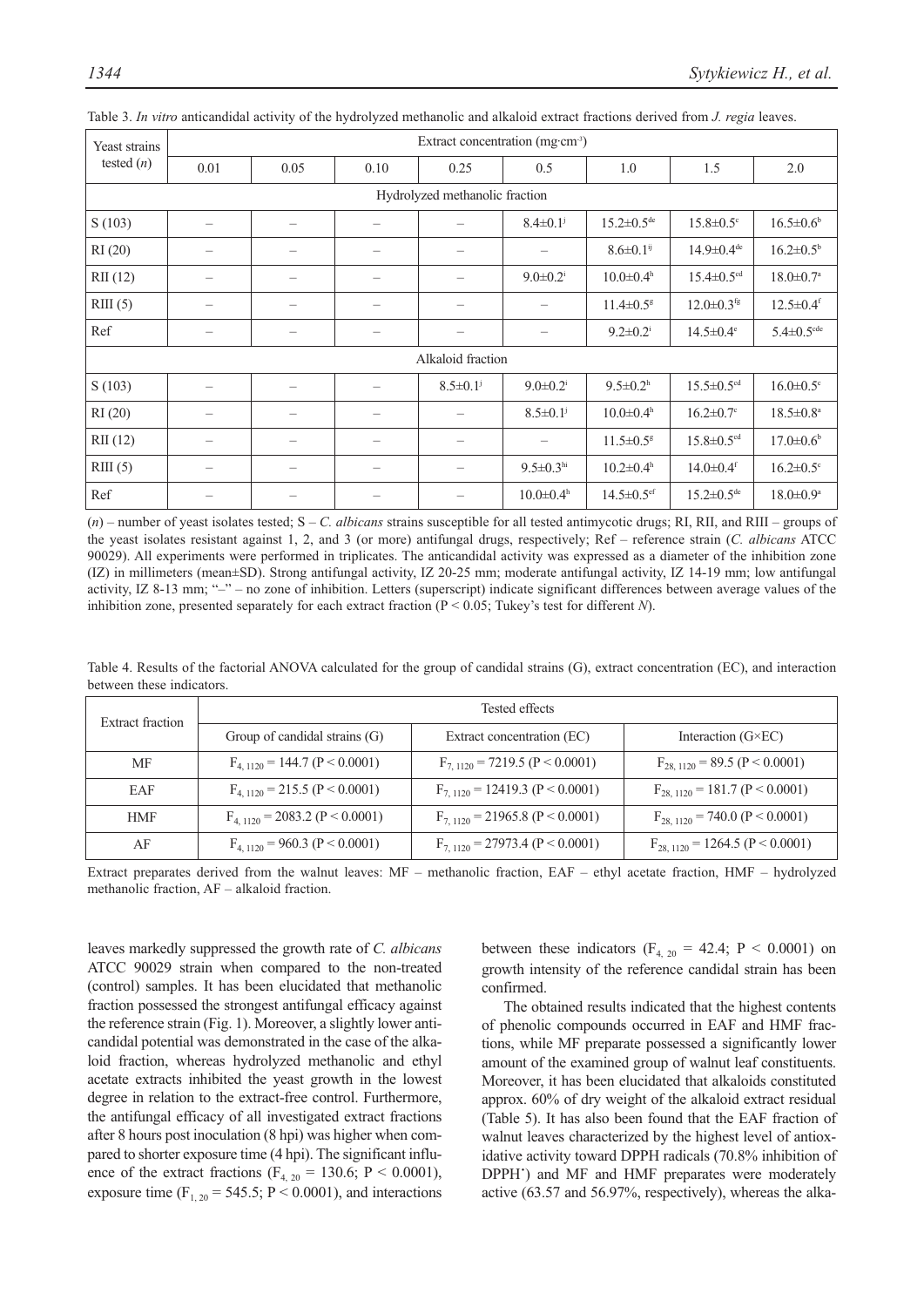| Tora contento, in wantat ical charact hactions. |                                   |                                         |                                   |  |  |  |
|-------------------------------------------------|-----------------------------------|-----------------------------------------|-----------------------------------|--|--|--|
| Extract<br>fraction                             | Dry weight of<br>the residue (mg) | Total phenolic<br>content <sup>a)</sup> | Alkaloid<br>content <sup>a)</sup> |  |  |  |
| MF                                              | 1,619                             | $46.8 \pm 0.3$                          |                                   |  |  |  |
| EAF                                             | 1,595                             | $80.3 \pm 0.5$                          |                                   |  |  |  |
| <b>HMF</b>                                      | 608                               | $76.2 \pm 1.8$                          |                                   |  |  |  |

Table 5. Levels of tested parameters (total phenolic and alkaloid contents) in walnut leaf extract fractions.

Extract preparates derived from the walnut leaves: MF methanolic fraction, EAF - ethyl acetate fraction, HMF hydrolyzed methanolic fraction,  $AF - alkaloid$  fraction;

 $AF$  703  $-$  57.2 $\pm$ 0.2

a) – total phenolics and alkaloid contents are expressed as percent of dry weight of the respective extract residue; " $-$ " – not measured.

loid extract possessed the lowest antiradical potential (15.87%) (Fig. 2). Additionally, the statistical analyses revealed significant differences in DPPH radical scavenging activity of the tested *J. regia* preparates ( $F_{3, 8} = 2098.3$ ;  $P < 0.0001$ ).

The English walnut (*J. regia*), also known as common or Persian walnut, is a commonly cultivated crop tree in Europe and Asia [29]. This light-demanding woody species grows in moist soil and reaches a height up to 35 m and 2 m of trunk diameter. The walnut leaves are commonly used in traditional Chinese and Iranian medicine, which is attributed to their unique phytochemical composition [30]. Mohammadi and co-workers uncovered that ethanolic extracts derived from *J. regia* leaves possessed hypoglycemic and hipolipidemic effects in type 2 diabetic rats [31]. Moreover, Salimi et al. elucidated the antiproliferative activity of the *J. regia* chloroform fraction against several human cancer cell lines [32]. Our previous report evidenced the presence of eleven phenolic acids (caffeic, chlorogenic, *trans*-cinnamic, *o*- and *p*-coumaric, ferulic, gallic, *p*-hydroxybenzoic, syringic, tannic, and vanillic) in methanolic extracts obtained from the leaves of *J. regia* cv. 'Albi' [12]. Moreover, it was found that foliar tissues of this walnut cultivar characterized with the highest amounts of *p*-hydroxybenzoic, vanillic, tannic, and *p*-coumaric acids, whereas *o*-coumaric and gallic acids occurred in the lowest concentrations. Salimi et al. also demonstrated that methanolic extracts derived from the walnut leaves contained high amounts of total phenols, flavonoids, and tannins [32]. Moreover, Cosmulescu et al. [33] revealed that mature leaves of five cultivars of *J. regia* ('Germisara', 'Jupanesti,' 'Franquette,' 'Vilna,' and 'Valcor') grown in Romania markedly differed in the content of juglone (5.4- 22.8 mg/100 g fresh weight). According to many researcher groups, walnut leaf extracts provide a significant source of secondary metabolites exhibiting a strong antioxidant efficacy [14, 32-34]. Seasonal dynamics of phenolic compounds in walnut leaves is associated with a profound increase in the content of these constituents in June and July, with a subsequent decline in August [14]. Based on the phytochemical analyses, *J. regia* leaves should be collected before this downward trend. Furthermore, strong correlation between the foliar concentration of polyphenols and the specific walnut genotype has been evidenced. Nour et al. uncovered a significant intervarietal variability in the content of phenolic compounds in walnut leaves [34]. Comparative analyses of flavonoids in foliar tissues of nine *J. regia* cultivars revealed high concentrations of catechin hydrate, myricetin, and rutin, and the low content of epicatechin and quercetin aglycones. Additionally, Amaral et al. demonstrated significant differences in the concentrations of individual phenolic substances in the walnut leaves



Fig. 1. The effect of tested extract fractions obtained from walnut leaves on the growth intensity of *C. albicans* ATCC 90029. The growth rate of the reference strain is expressed as optical density of yeast suspension  $OD_{600}$ ).  $CON - control$  (yeast suspension in YPD medium untreated with the walnut extract); MF, EAF, HMF and AF – yeast suspensions in YPD broth containing 2.0 mg·cm<sup>-3</sup> of the relevant extract fraction derived from walnut leaves. The measurements of  $OD<sub>600</sub>$  were performed after 4 and 8 hours post inoculation. All data are presented as mean values (±SD). Different letters above the bars indicate significant differences between average values of optical density ( $P < 0.05$ ; Tukey's test).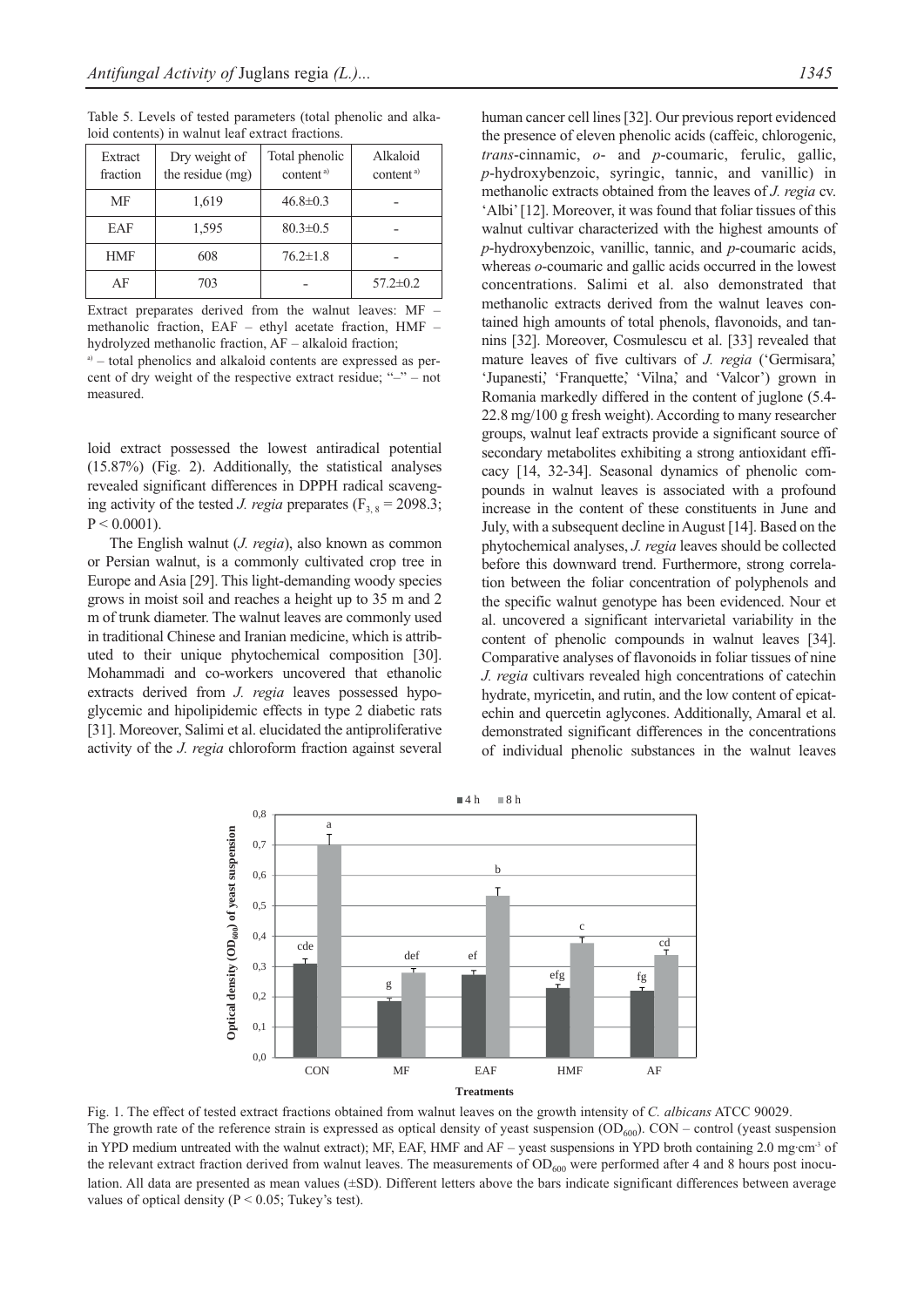

Fig. 2. The antioxidative potential of investigated extract fractions obtained from *J. regia* leaves.

Antioxidative potential is expressed as percent inhibition of DPPH radicals. All data are presented as mean values (±SD). Different letters above the bars indicate significant differences between average values of antioxidative potential ( $P < 0.05$ ;

between three consecutive crop seasons (2002-04), indicating the circumstantial effect of climatic factors on levels of the studied allelocompounds [35].

To the best of our knowledge, it is the first report comparing the antifungal effects of four extract fractions of walnut leaves against pathogenic strains of *C. albicans*. A dosedependent inhibitory impact of the investigated foliar preparates on the growth of candidal strains has been evidenced. Noumi et al. revealed that ethyl acetate extracts of the walnut bark exhibited a low antimycotic activity towards clinical isolates of *C. albicans* [30]. Importantly, Pereira et al. proved that aqueous extracts from the *J. regia* fruits of five varieties ('Franquette,' 'Lara,' 'Margot,' 'Mayotte,' and 'Parisienne') grown in Portugal possessed an antifungal potential against *C. albicans* CECT 1394 [9]. Extracts derived from tissues of 'Lara' and 'Franquette' walnut plants exhibited the strongest antifungal activity against *C. albicans*, 'Mayotte,' and 'Parisienne' varieties, demonstrating the high activity, whereas preparates from the 'Marbot' cultivar were characterized by a slight anticandidal potential. Several reports regarding the antimycotic potential of extracts from various organs of many plant species against the reference and clinical yeast isolates have been published [8, 36-39].

Höfling et al. revealed that methanolic extracts obtained from several plants (*Mentha piperita* L., *Syzygium cumini* (L.) Skeels, *Tabebuia avellanedae* Lorentz ex Griseb., *Rosmarinus officinalis* L., and *Punica granatum* L.) showed antimycotic activity against the yeast reference strain [37]. Oguro et al. established that the antifungal defensin AFP1 isolated from *Brassica juncea* (L.) Czern. induced oxidative stress with subsequent membrane permeabilization, leading to circumstantial growth inhibition of *C. albicans* cells [38]. Interestingly, the combination of root and leaf ethanolic extracts from *Hypericum havvae* Güner displayed a markedly higher antifungal activity toward the reference strain *C. albicans* ATCC 10231 and many other species among *Candida* genus than the effects

caused by using single preparates derived from these organs [36]. In the context of these findings, it is highly probable that a synergistic mode of action of a wide array of allelocompounds extracted from diverse plant systems may profoundly enhance the anticandidal efficacy against the opportunistic yeast pathogens. Furthermore, Pozzatti and colleagues elucidated fungistatic and fungicidal activity of cinnamon, ginger, Mexican oregano, oregano, and thyme essential oils towards the clinical isolates of *C. albicans* [39]. It was found that fluconazole-resistant candidal strains were also less sensitive to cinnamon essential oil in comparison with fluconazole-susceptible ones [8]. Pinto et al. documented that essential oil from aerial parts of *Ferulago capillaris* (Link ex Spreng.) Cout. possessed antifungal activity against pathogenic *C. albicans* strains, and suppressed germ tube formation at sub-inhibitory concentrations [40].

It should be stressed that Amber et al. evidenced a significant antimycotic potential of *Ocimum sanctum* L. essential oil (OSEO) against pathogenic isolates of *C. albicans* and its synergistic effect with azole antifungals: fluconazole and ketoconazole [7]. Implementation of complex therapy strategies involving both natural and synthetic antifungal compounds may lead to a more rapid and effective eradication of *Candida*-related mycoses in humans. Messier and Grenier revealed the synergistic antifungal effect of nystatin and two allelocompounds isolated from *G. glabra*, glabridin, and licochalcone A [41]. Interestingly, Budzyńska et al. elucidated that saponin-rich fractions (SAPFs) of *Trifolium alexandrinum* L., *T. incarnatum* L., and *T. resupinatum* cv. *resupinatum* Gib & Belli significantly reduced the invasive capacity and germ tube formation of *C. albicans*. Moreover, SAPFs exhibited synergistic interactions with azole antimycotic drugs against the reference yeast strain [42].

In summary, the present study evidenced the antifungal activity of several extract fractions of *J. regia* leaves against a wide range of pathogenic *C. albicans* strains characterized by different susceptibility levels to standardized antimycotics. The obtained results provide a basis for further experiments focused on identification of highly bioactive constituents in the walnut preparates exhibiting the anticandidal potential, assessment of cytotoxicity profiles to human cell lines, and deciphering their possible interactions with the antifungal drugs used in treatment of candidiasis.

## **Conclusions**

It has been found that all the investigated yeast clinical isolates were sensitive to nystatin and amphotericin B, and only one strain of *C. albicans* showed resistance to flucytosine. Additionally, azole antimycotics were significantly less effective against the examined yeast pathogens. The methanolic fraction derived from *J. regia* leaves exhibited strong antifungal activity and the alkaloid fraction displayed moderate anticandidal potential, whereas hydrolyzed methanolic and ethyl acetate preparates possessed low antimycotic effects against examined *C. albicans* strains.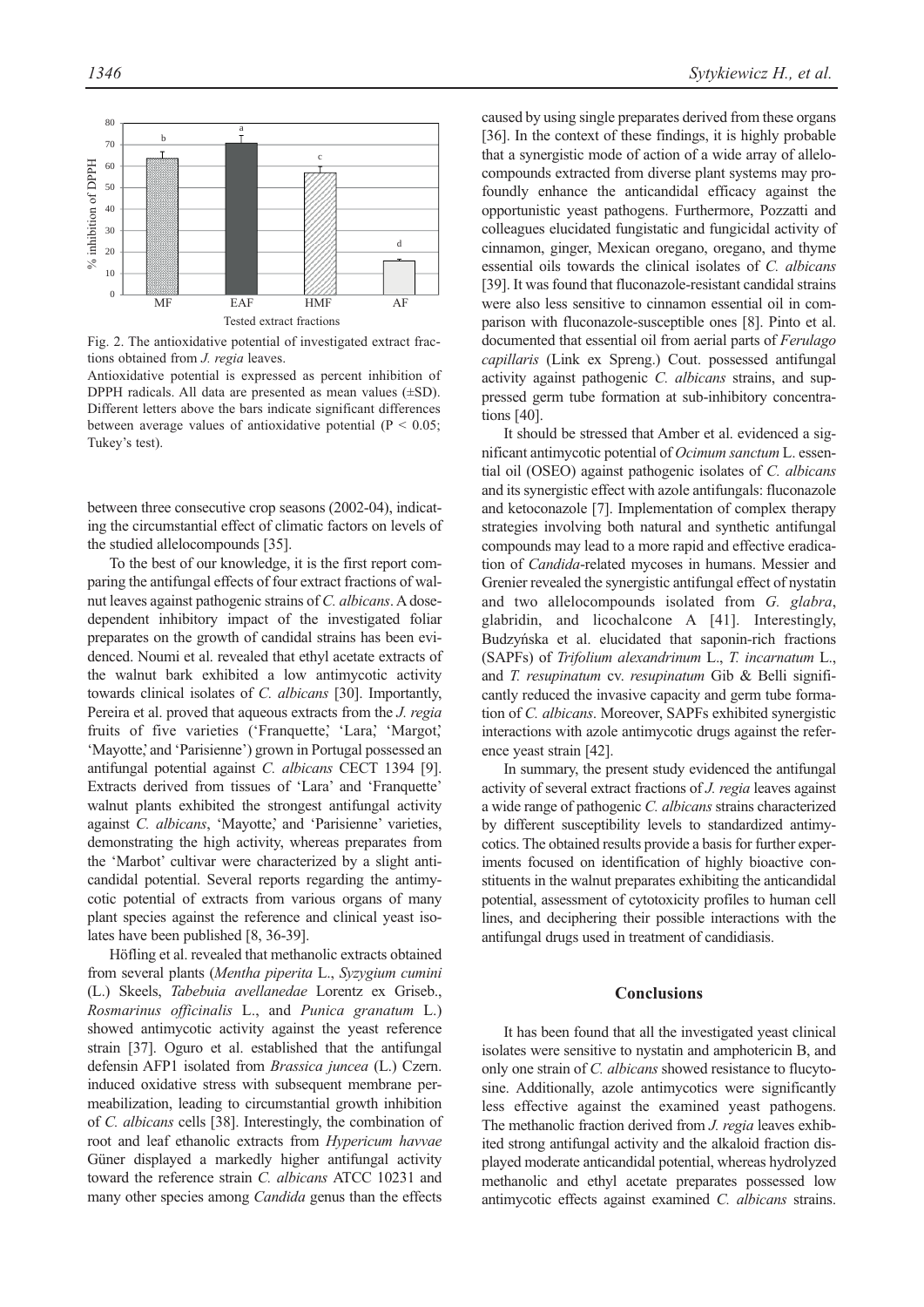Furthermore, we documented the dose-dependent anticandidal effect of tested walnut fractions. It has also been elucidated that EAF and HMF fractions contained the highest levels of total phenolics. Moreover, ethyl acetate preparate characterized with the greatest antioxidative capacity, HMF and MF fractions possessed intermediate activity, and AF fraction showed the lowest antiradical potential.

## **Acknowledgements**

This study was carried out with the financial support of Siedlce University of Natural Science and Humanities (Scientific Research Project No. 385/14/S).

#### **References**

- 1. PALUCHOWSKA P., TOKARCZYK M., BOGUSZ B., SKIBA I., BUDAK A. Molecular epidemiology of *Candida albicans* and *Candida glabrata* strains isolated from intensive care unit patients in Poland. Mem. Inst. Oswaldo Cruz **109**, 436, **2014**.
- 2. HUBE B. From commensal to pathogen: stage- and tissuespecific gene expression of *Candida albicans*. Curr. Opin. Microbiol. **7**, 336, **2004**.
- 3. RATHOR N., KHILLAN V., SARIN S. K. Nosocomial candiduria in chronic liver disease patients at a hepatobilliary center. Indian J. Crit. Care Med. **18**, 234, **2014**.
- 4. HAMZA O. J., MATEE M. I., MOSHI M. J., SIMON E. N., MUGUSI F., MIKX F. H., HELDERMAN W. H., RIJS A. J., VAN DER VEN A. J., VERWEIJ P. E. Species distribution and *in vitro* antifungal susceptibility of oral yeast isolates from Tanzanian HIV-infected patients with primary and recurrent oropharyngeal candidiasis. BMC Microbiol. **8**, 135, **2008**.
- 5. LIONAKIS M. S., NETEA M. G. *Candida* and host determinants of susceptibility to invasive candidiasis. PLoS Pathogens **9**, e1003079, **2013**. doi: 10.1371/journal.ppat. 1003079.
- 6. DODGSON A. R., DODGSON K. J., PUJOL C., PFALLER M. A., SOLL, D. R. Clade-specific flucytosine resistance is due to a single nucleotide change in the *FUR1* gene of *Candida albicans*. Antimicrob. Agents Chemother. **48**, 2223, **2004**.
- 7. AMBER K., AIJAZ A., IMMACULATA X., LUQMAN K. A., NIKHAT M. Anticandidal effect of *Ocimum sanctum* essential oil and its synergy with fluconazole and ketoconazole. Phytomedicine **17**, 921, **2010**.
- 8. POZZATTI P., SCHEID L. A., SPADER T. B., ATAYDE M. L., SANTURIO J. M., ALVES S. H. *In vitro* activity of essential oils extracted from plants used as spices against fluconazole-resistant and fluconazole-susceptible *Candida* spp. Can. J. Microbiol. **54**, 950, **2008**.
- 9. PEREIRA J. A., OLIVEIRA I., SOUSA A., FERREIRA I.C., BENTO A., ESTEVINHO L. Bioactive properties and chemical composition of six walnut (*Juglans regia* L.) cultivars. Food Chem. Toxicol. **46**, 2103, **2008**.
- 10. LIU W., LI L. P., ZHANG J. D., LI Q., SHEN H., CHEN S. M., HE L. J., YAN L., XU G. T., AN M. M., JIANG Y. Y. Synergistic antifungal effect of glabridin and fluconazole. PLoS One **9**, e103442, **2014**. doi: 10.1371/journal.pone. 0103442.
- 11. NOUMI E., SNOUSSI M., HAJLAOUI H., VALENTIN E., BAKHROUF A. Antifungal properties of *Salvadora persica* and *Juglans regia* L. extracts against oral *Candida* strains. Eur. J. Clin. Microbiol. Inf. Dis. **29**, 81, **2010**.
- 12. CHRZANOWSKI G., LESZCZYŃSKI B., CZERNIEWICZ P., SYTYKIEWICZ H., MATOK H., KRZYŻANOWSKI R., SEMPRUCH S. Effect of phenolic acids from black currant, sour cherry and walnut on grain aphid (*Sitobion avenae* F.) development. Crop Prot. **35**, 71, **2012**.
- 13. CHRZANOWSKI G. LESZCZYŃSKI B. CZERNIEWICZ P., SYTYKIEWICZ H., MATOK H., KRZYŻANOWSKI R. Phenolic acids of walnut (*Juglans regia* L.). Herba Pol. **57**, 22, **2011**.
- 14. COSMULESCU S., TRANDAFIR I., NOUR V. Seasonal variation of the main individual phenolics and juglone in walnut (*Juglans regia*) leaves. Pharm. Biol. **52**, 575, **2014**.
- 15. COSMULESCU S., TRANDAFIR I. Seasonal variation of total phenols in leaves of walnut (*Juglans regia* L.). J. Med. Plants Res. **5**, 4938, **2011**.
- 16. TERZI I. Allelopathic effects of juglone and decomposed walnut leaf juice on muskmelon and cucumber seed germination and seedling growth. Afr. J. Biotechnol. **7**, 1870, **2008**.
- 17. CHRZANOWSKI G. Comparison of induced defense mechanisms influenced by feeding of grain aphid (*Sitobion avenae* F.) and cereal leaf beetle (*Oulema melanopus* L.). Scientific Dissertation No. 122, University of Natural Sciences and Humanities, Siedlce, Poland, pp. 31-33, **2013** [In Polish].
- 18. SINGLETON V. L., ROSSI J. A. Colorimetry of total phenolics with phosphomolybdic-phosphotungstic acid reagents. Am. J. Enol. Vitic. **16**, 144, **1965**.
- 19. BRAND-WILLIAMS W., CUVELIER ME., BERSET C. Use of a free radical method to evaluate antioxidant activity. Food Sci. Technol. **28**, 25, **1995**.
- 20. CLINICAL AND LABORATORY STANDARDS INSTI-TUTE. Method for antifungal disk diffusion susceptibility testing of yeasts; Approved guideline – second edition. CLSI document M44-A2. Wayne, PA, USA, **2009**.
- 21. HOOT S. J., ZHENG X., POTENSKI C. J., WHITE T. C., KLEIN H. L. The role of *Candida albicans* homologous recombination factors *Rad54* and *Rdh54* in DNA damage sensitivity. BMC Microbiol. **11**, 214, **2011**.
- 22. GAMARRA S., MORANO S., DUDIUK C., MANCILLA E., NARDIN M. E., DE LOS ANGELES MÉNDEZ E., GARCIA-EFFRON G. Epidemiology and antifungal susceptibilities of yeasts causing vulvovaginitis in a Teaching Hospital. Mycopathologia **178**, 251, **2014**.
- 23. CARVALHINHO S., COSTA A. M., COELHO A. C., MARTINS E., SAMPAIO A. Susceptibilities of *Candida albicans* mouth isolates to antifungal agents, essentials oils and mouth rinses. Mycopathologia **174**, 69, **2012**.
- DOROCKA-BOBKOWSKA B., KONOPKA, Susceptibility of *Candida* isolates from denture-related stomatitis to antifungal agents *in vitro*. Int. J. Prosthodont. **20**, 504, **2007**.
- 25. MISHRA M., AGRAWAL S., RAUT S., KURHADE A. M., POWAR R. M. Profile of yeasts isolated from urinary tracts of catheterized patients. J. Clin. Diagn. Res. **8**, 44, **2014**.
- 26. MARTINS H. P., DA SILVA M. C, PAIVA L. C, SVIDZIN-SKI T. I., CONSOLARO M. E. Efficacy of fluconazole and nystatin in the treatment of vaginal *Candida* species. Acta Derm. Venereol. **92**, 78, **2012**.